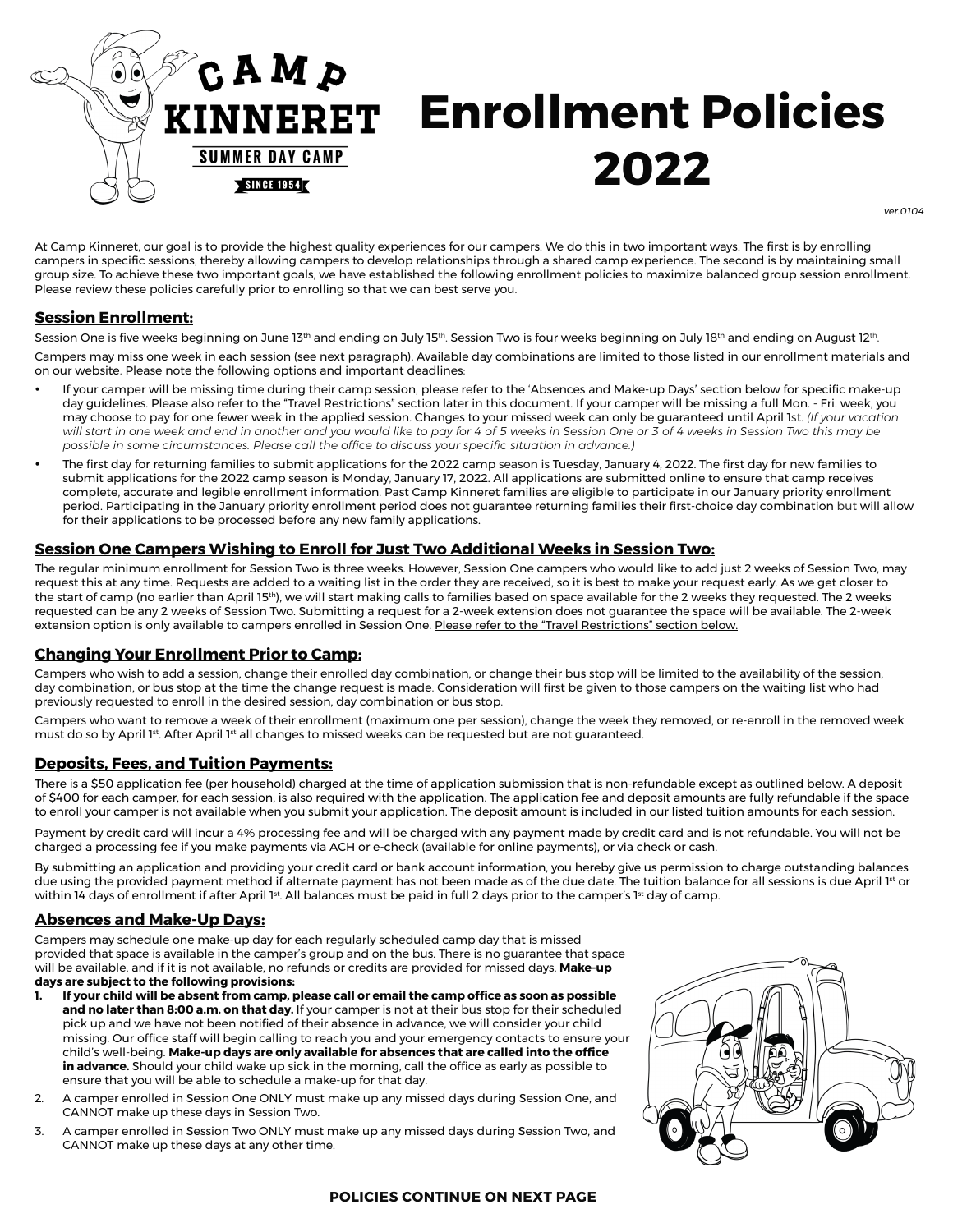# **Camp Kinneret Enrollment Policies 2022** *Cont.*

- 4. A camper enrolled in Sessions One & Two, who is absent for a day or days in Session One is encouraged to make up these days during Session One, but shall be permitted to make up the days in Session Two provided s/he is already enrolled and paying tuition for at least two weeks of Session Two.
- 5. It is the responsibility of the camper's parent or guardian to contact the office to schedule make-up days. **ABSENCES WHICH ARE NOT MADE UP AS PRESCRIBED ABOVE ARE LOST, AND NO REFUND OR CREDIT SHALL BE GRANTED.**
- 6. There is **NO** charge for scheduling the **first** make-up day for each absence; however, if after scheduling a make-up day you then decide to reschedule that make-up day, a \$25 administrative fee may be charged.
- 7. No make-up days or refunds for missed days are available for 5 days/week enrollments, but we do account for campers missing one day when calculating fees for the summer.
- 8. Camp will be open on Monday June 20<sup>th</sup>. If you wish to keep your camper(s) out of camp in observance of the federal Juneteenth holiday, you may request a make-up day (subject to make-up day guidelines described in these policies) or be issued a credit of \$170.00.
- 9. There is no camp on Monday, July 4th. Campers who are enrolled in a day combination that includes July 4th will be issued a credit of \$170.00.
- 10. Make-up days may happen in advance of a known future absence.
- 11. Make-up days cannot be scheduled until that session begins. If you want to request a make-up day on one of the 1<sup>st</sup> two days of a session, please contact the office to learn about your options.

#### **12. Please refer to the "Travel Restrictions" section below before planning absences and makeups.**

### **Absences Due to Illness:**

Partial refunds will be available if a camper misses 5 or more days of a session due to illness or related to COVID. This applies if a camper is prohibited from coming to camp due to COVID exposure, a positive COVID test, time spent awaiting COVID test results, symptoms of COVID, or non-COVID illness confirmed by a doctor's note. When these guidelines are satisfied, Camp Kinneret and the camper's family will share the cost of missed camp and Camp Kinneret will refund ½ the cost of the missed days.

- A doctor's note is required to qualify for these partial refunds.
- Missed days must be consecutive.

#### **Illness:**

Please do not send your child to camp if they show any signs of illness. These may include, but are not limited to cough, fever, shortness of breath, runny nose, sore throat, vomiting, headache, loss of taste/smell, diarrhea, body aches, and fatigue.

If your child has allergies or other chronic conditions which cause any of the above symptoms, please obtain and provide a doctor's note prior to sending them to camp.

If your child stays home from camp due to experiencing any of these symptoms, they may return to camp:

With a doctor's note stating that the symptoms are not COVID-related or symptoms of other contagious conditions.

*OR*

Following a negative COVID PCR test AND either a doctor's note or 72 hours after symptoms resolve.

*OR*

10 days following 1st onset of symptoms AND 24 hours with no fever (without medication) AND symptoms are improving.

The above guidelines related to illness may change if the CDC, county, state, federal or other civil authorities' recommendations change prior to the start of camp. If our policies change you will be notified by email.

#### **Withdrawals and Refunds:**

Families wishing to withdraw from any session must notify us by April 1st to receive a full refund minus the \$50 application fee and any credit card processing fees.

Session withdrawals made after April 1st will qualify for a 50% tuition refund (minus the \$50 application fee and any credit card processing fees) only if requests are received prior to May 15<sup>th</sup>. The remaining 50% will be held as a credit to be used by any child in your household in future summers.

Session withdrawals made after May 15<sup>th</sup> will qualify for a 50% tuition credit to be used by any child in your household in future summers (minus the \$50 application fee and any credit card processing fees) only if requests are received

by May 27<sup>th</sup> (for Session One) or July 1<sup>st</sup> (for Session Two). The remaining 50% will be forfeited.

Session withdrawals requested after May 27<sup>th</sup> (for Session One) or July 1<sup>st</sup> (for Session Two) will receive no refund or credit.

On rare occasions, a first-time camper entering preschool or kindergarten may not be ready for camp and may withdraw or be asked to leave camp prematurely. Parents/ Guardians should carefully evaluate their child's camp readiness and should speak with a camp director at the time of enrollment to help ensure the best decision for each child. In the event that a first-time camper entering preschool or kindergarten is determined by our Leadership Team and/or Camp Directors to not be ready for the camp program, camp will refund 50% of the unused tuition. Camp will retain the remaining 50% on file as a credit towards this camper's enrollment for the following summer, when it is expected that the camper will be more camp ready. The 50% credit shall be held on file for one year and is not refundable or transferable to another family member or family.

Your child(ren) may be dismissed from camp for conduct or behavior which the camp director deems to be detrimental to your child, to the camp program, to other children, or to staff. Camp will refund 50% of the unused tuition should a child be dismissed from camp.



#### **POLICIES CONTINUE ON NEXT PAGE**